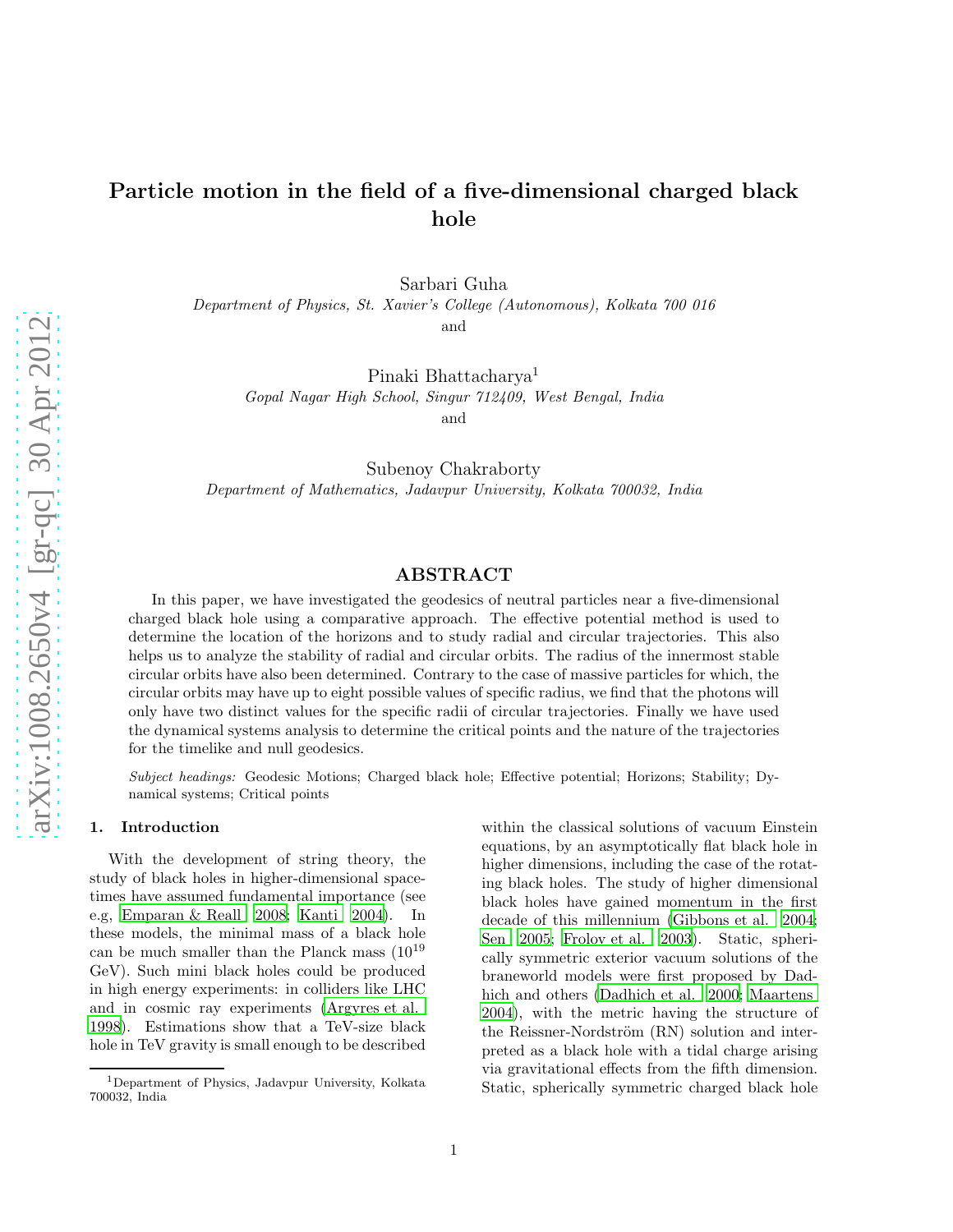solutions in 5-dimensions are known to be parameterized by their mass and electric charges and represent the RN solution [\(Emparan & Reall 2008\)](#page-9-0).

Extensive studies in higher-dimensional spacetimes over the last few decades have led many authors to investigate the geodesic motions in such spacetimes [\(Page et al. 2007;](#page-9-8) [Cardoso et al.](#page-9-9) [2006;](#page-9-9) [Konoplya et al. 2008](#page-9-10)). The geodesic structure of Schwarzschild AdS black hole has been considered by Cruz and others [\(Cruz et al. 2005\)](#page-9-11). Motion of massive particles around a rotating black hole in a braneworld has been studied [\(Abdujabbarov et al. 2010\)](#page-9-12) and the principal null geodesics and circular photon orbits for the Sen black hole have been investigated [\(Hioki et al.](#page-9-13) [2008\)](#page-9-13). The effective potentials for radial null geodesics in RN-dS and Kerr-dS spacetimes were analyzed [\(Stuchlik et al. 1991\)](#page-9-14) and bound orbits in a Kerr spacetime have been discussed by some authors [\(Kraniotis 2004\)](#page-9-15). Compact calculation of the perihelion precession of Mercury has been done, based on the inversion problem of hyperelliptic integrals by Kraniotis [\(Kraniotis et al. 2003\)](#page-9-16). Analytic solutions of the geodesic equations in various spacetime geometries in 4-dimensions, as well as a number of cases in higher dimensions has been obtained [\(Hackmann et al. 2008a](#page-9-17)[,b](#page-9-18)[,c;](#page-9-19) [Kagramanova et al. 2006\)](#page-9-20). In this work, we have investigated the radial and circular trajectories for photons and massive particles in a fivedimensional RN spacetime using a comparative approach and have determined the fixed points of the phase trajectories. For such a non-rotating charged black hole, the solutions are uniquely characterized by their mass, charge and the cosmological constant [\(Gibbons et al 2002\)](#page-9-21).

The paper is organized as follows: In Section II the line element and the horizon function has been defined and the horizons are located. The equations for the 5-dimensional geodesics in the region surrounding the black hole are determined in the next section. In Section IV, the trajectories of the test particles are analyzed using the method of effective Newtonian potential approximation. This equation is used to study radial motion and the corresponding stability of radial trajectories. To study circular motion of particles and the stability of circular orbits, the equations have been transformed in terms of the inverse of the radial coordinate and the energy and angular

momentum of massive particles have been determined. The radius of the innermost stable circular orbit of massive particles and photons have been calculated. Contrary to the case of massive particles, for which the orbits may have up to eight possible values of the specific radius, it is found that photons can have circular trajectories for only two distinct values of specific radius of the orbits. In Section V, we have made an analysis of the timelike and null geodesics using the dynamical systems approach. The fixed points are determined and the nature of the phase trajectories have been analyzed. The summary and the conclusions are presented in Section VI.

## 2. Preliminaries

Let us consider a 5-dimensional spacetime in the presence of a cosmological constant. The field equations are given by

$$
\bar{G}_{AB} = -\Lambda_{(5)}\bar{g}_{AB} + \kappa_{(5)}^2 \bar{T}_{AB} \tag{1}
$$

where  $\bar{g}_{AB}$  is a 5-dimensional metric of signature  $(- + + + +)$ ,  $G_{AB}$  is the 5-dimensional Einstein tensor,  $\bar{T}_{AB}$  represents the 5-dimensional energymomentum tensor and  $\Lambda_{(5)}$  is the 5-dimensional cosmological constant. The spacetime is assumed to be one of constant curvature  $\bar{K} = \frac{\beta}{l^2}$ . For AdS geometry, K is negative and  $\beta = -1$ , whereas for dS, K is positive so that  $\beta = 1$ . The radius of curvature

$$
l = \sqrt{\frac{3\beta}{\Lambda_{(5)}}}
$$
 (2)

of the spacetime provides the length scale necessary to have a horizon. To simplify our notation we shall drop the subscript and henceforth denote  $\Lambda$ <sub>(5)</sub> by  $\Lambda$ . The above equations are satisfied by the exterior metric of the black hole field, which has the form

$$
dS^{2} = -f(r)dt^{2} + \frac{dr^{2}}{f(r)} + r^{2}d\Omega_{3}^{2},
$$
 (3)

where,  $d\Omega_3^2 = (d\theta^2 + sin^2\theta (d\phi^2 + sin^2\phi d\psi^2))$  is the metric of the unit 3-sphere. For this static, spherically symmetric exterior vacuum solution of the Einstein equations in RN spacetime, the lapse function  $f(r)$  is defined as

<span id="page-1-0"></span>
$$
f(r) = 1 - \left(\frac{2M}{r}\right)^2 + \left(\frac{q^2}{r^2}\right)^2 - \frac{\Lambda r^2}{6} = \frac{\Delta}{r^4}.
$$
 (4)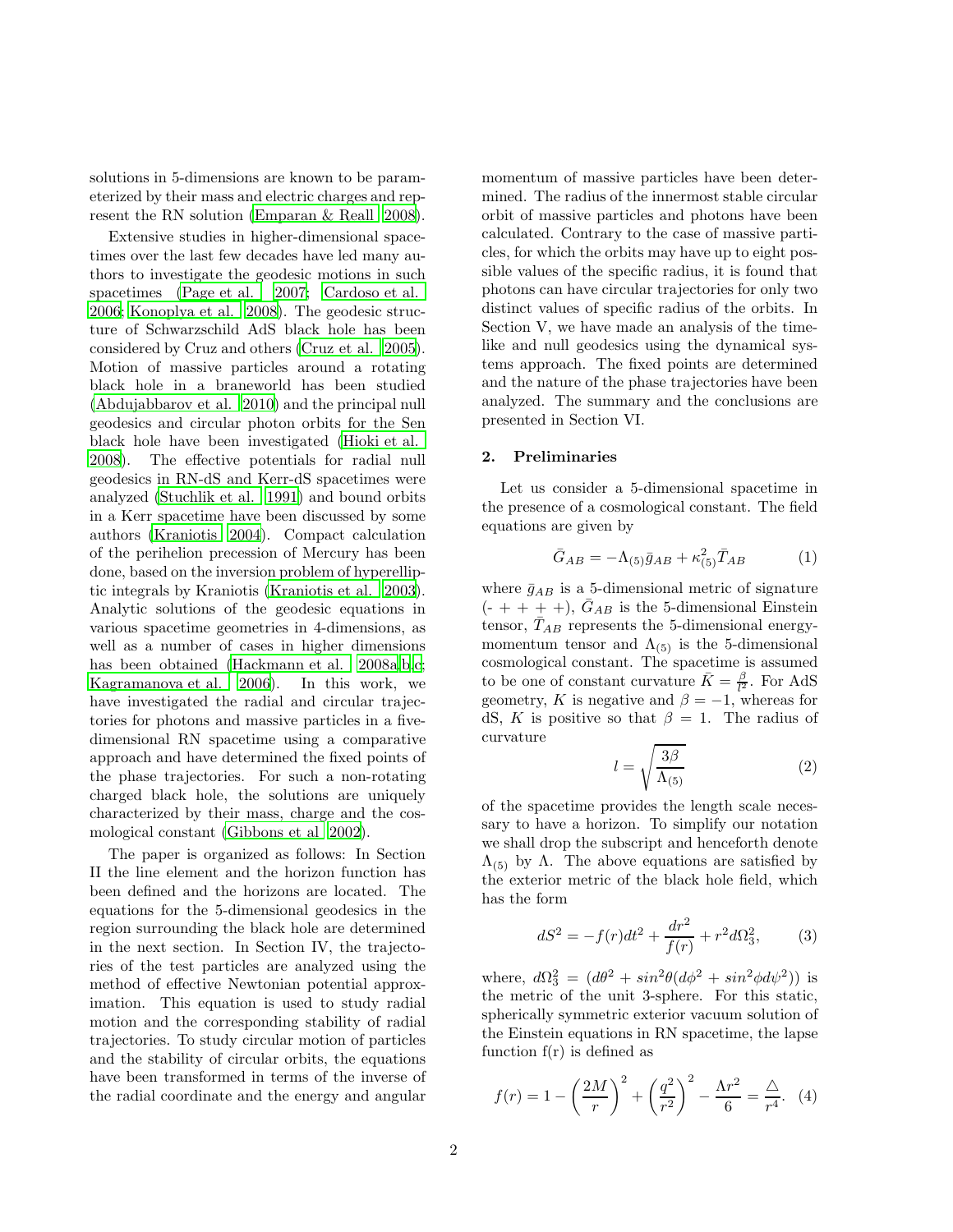Here,  $q$  and  $M$  are the charge and the mass of the black hole, respectively. For a given value of M, q and  $\Lambda$ , the *horizon function*  $\Delta$  depends only on the radial coordinate  $r$ . In diagonal form, the exterior metric can be written as

$$
dS^{2} = -\frac{\triangle}{r^{4}}dt^{2} + \frac{r^{4}}{\triangle}dr^{2} + r^{2}d\Omega_{3}^{2}.
$$
 (5)

The spacetime, has an intrinsic singularity at  $r =$ 0, the nature of which depends on the choice of  $\Lambda$  and  $q$ . These singularities may either be black holes or naked singularities. In fact there is no guarantee that "black hole" candidates are indeed black holes and some (or all) of "black hole" candidates could instead be naked singularities [\(Virbhadra 2009;](#page-9-22) [Virbhadra et al. 2002](#page-9-23)). Further, the net electric charge of astronomical objects are constrained within a certain range if their exterior spacetimes are described by the Reissner-Nordström metric, which induces power-law potentials [\(Iorio 2011\)](#page-10-0). Here we assume that both  $\Lambda$  and q are chosen in such a way that the spacetime do not have any spacelike naked singularity [\(Carroll 2004\)](#page-10-1). The lapse function vanishes at the zeros of the equation

<span id="page-2-0"></span>
$$
\triangle = 0,\tag{6}
$$

for which

$$
\Lambda r^6 - 6r^4 + 24M^2r^2 - 6q^4 = 0. \tag{7}
$$

The horizons are located at the real, positive zeros of  $\triangle$ , indicating the coordinate singularities. The effective potential also vanishes at the zeros of the horizon function  $\triangle$ , indicating the location of these horizons. The variation of the effective potential  $V_{eff}$  with specific radius  $r/M$  in the case of radial motion of massive particles, in the field of the black hole for different range of values of  $r/M$ , are shown in Fig. [1.](#page-10-2) The location of the horizons can be easily identified from these figures. As expected, we find that the field of a charged black hole in the de Sitter spacetime is characterized by the presence of all three horizons: the Cauchy horizon, the event horizon and the cosmological horizon, whereas there are only two horizons in the Anti de Sitter spacetime.

Among the six distinct roots of equation [\(6\)](#page-2-0) in the RN spacetime, only two are real for the AdS case, with a single one being positive, which gives us the radius of the event horizon of the black hole. This positive root is found as

$$
r = \sqrt{\left(\frac{2}{\Lambda} - \frac{(242^{1/3}M^2)}{\Re} + \frac{122^{1/3}}{\Lambda \Re} + \frac{\Re}{32^{1/3}\Lambda}\right)}
$$
(8)

where  $\Re = 3 (2A + 2\sqrt{B^3 + A^2})^{1/3}$ with  $A = 8 - 24M^2\Lambda + 3q^4\Lambda^2$  and  $B = 8M^2\Lambda - 4$ .

## 3. Five-dimensional Geodesics

The geodesic equations are

$$
\frac{d^2z^A}{d\lambda^2} + ^{(5)}\Gamma^A_{BC}\frac{dz^B}{d\lambda}\frac{dz^C}{d\lambda} = 0,
$$
 (9)

where  $\lambda$  is an affine parameter along the geodesic curve  $z^A(\lambda)$ , <sup>(5)</sup> $\Gamma^A_{BC}$  are the 5-dimensional Christoffel symbols of the second kind and  $z^A$  are the coordinates of the 5-dimensional spacetime. The nature of trajectories of the test particles depend on their energies and angular momentum as well as the cosmological constant and the electric charge of the black hole. The mass of the black hole can be absorbed by rescaling the radial coordinate. We consider only neutral test particles, so that their trajectories describe geodesics in the RN spacetime [\(Chandrasekhar 1983\)](#page-10-3).

On account of the spherical symmetry, the motion of the test particles can be determined by analyzing their motion on the equatorial plane, for which  $\theta$ ,  $\phi = \pi/2$ . Substituting the explicit form of the bulk metric, we obtain the following set of geodesic equations

<span id="page-2-1"></span>
$$
\frac{d^2t}{d\lambda^2} + \frac{B(r)}{A(r)}\frac{dt}{d\lambda}\frac{dr}{d\lambda} = 0,
$$
\n(10)

$$
\frac{d^2r}{d\lambda^2} + A(r)B(r)\left(\frac{dt}{d\lambda}\right)^2 - \frac{B(r)}{A(r)}\left(\frac{dr}{d\lambda}\right)^2 + rA(r)\left(\frac{d\psi}{d\lambda}\right)^2
$$

$$
= 0, \qquad (11)
$$

<span id="page-2-2"></span>
$$
\frac{d^2\psi}{d\lambda^2} + \frac{1}{r}\frac{dr}{d\lambda}\frac{d\psi}{d\lambda} = 0.
$$
 (12)

where we have defined  $A(r) = -f(r)$  and  $B(r) =$  $\frac{1}{r}$ ſ  $-\left(\frac{2M}{r}\right)^2+2\left(\frac{q^2}{r^2}\right)$  $\frac{q^{2}}{r^{2}}\Big)^{2}+\frac{\Lambda r^{2}}{6}$ 6 .

We now proceed to make a study of the geodesics using a comparative approach. The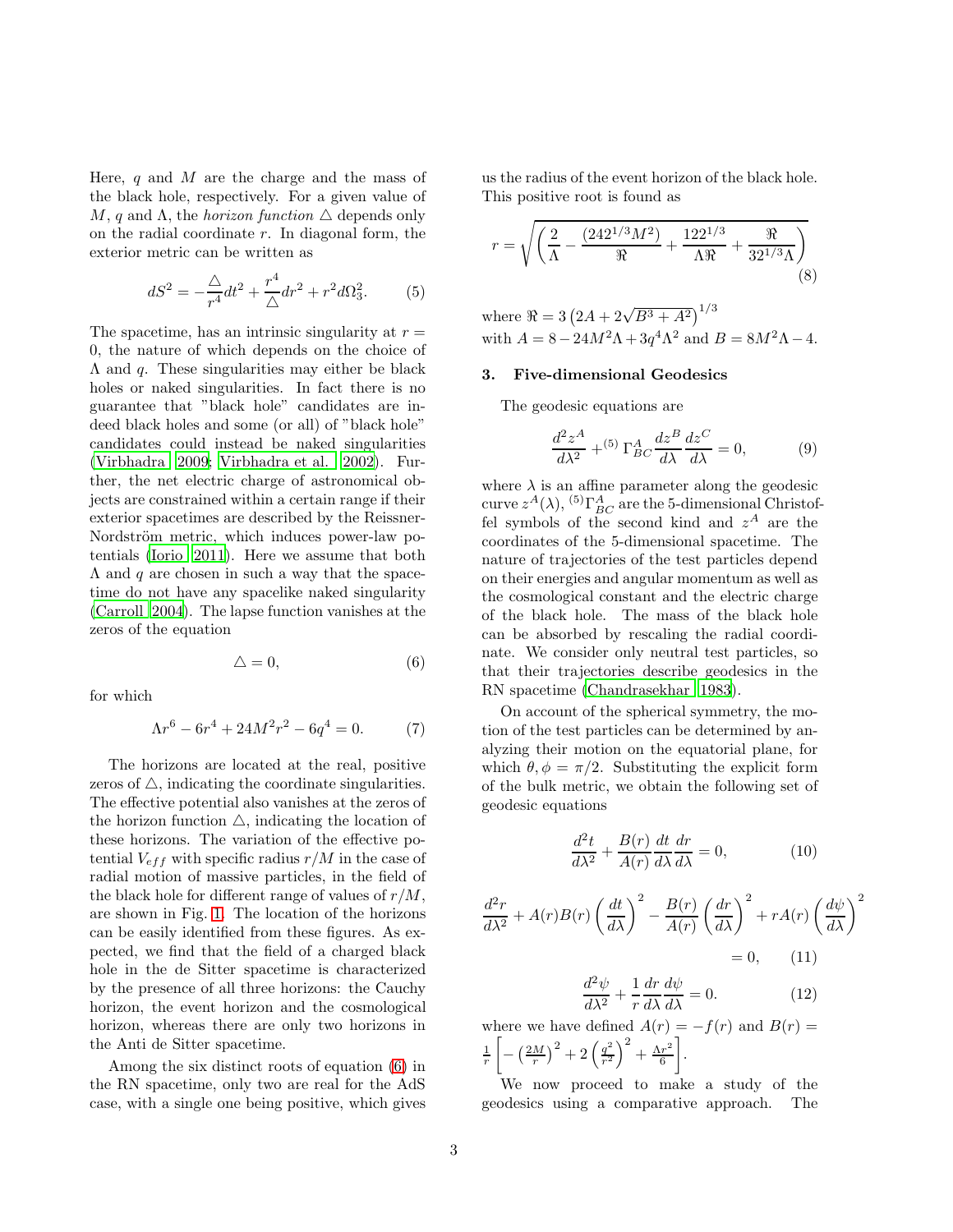effective Newtonian potential formalism is used to determine the location of the horizons and to study radial and circular trajectories. Most of the papers mentioned earlier from [\(Cruz et al. 2005\)](#page-9-11) to [\(Hackmann et al. 2008c](#page-9-19)) use this method. Subsequently, we determine the critical points and the nature of the trajectories of the particles using the dynamical systems analysis [\(Uzan et al.](#page-10-4) [2001;](#page-10-4) [Dahia et al. 2007\)](#page-10-5).

# 4. Analysis of particle trajectories using the effective Newtonian potential approach

The lagrangian for particle motion in this RN- $AdS<sub>5</sub>$  is given by

$$
\mathbf{L} = g_{AB} \dot{z}^A \dot{z}^B = -\left[1 - \left(\frac{2M}{r}\right)^2 + \left(\frac{q^2}{r^2}\right)^2 - \frac{\Lambda r^2}{6}\right] \dot{t}^2
$$

$$
+ \frac{1}{1 - \left(\frac{2M}{r}\right)^2 + \left(\frac{q^2}{r^2}\right)^2 - \frac{\Lambda r^2}{6}}
$$

$$
+ r^2 (\dot{\theta}^2 + \sin^2 \theta \dot{\phi}^2 + \sin^2 \theta \sin^2 \phi \dot{\psi}^2), \qquad (13)
$$

where, an overdot represents differentiation with respect to the affine parameter  $\lambda$  along the geodesic  $z^A(\lambda)$ . Since t and  $\psi$  are cyclic coordinates, there are two conserved quantities, namely the energy E and the momentum conjugate to  $\psi$ . Thus, we have

<span id="page-3-4"></span>
$$
E = g_{tt} \frac{dt}{d\lambda} = -f(r) \frac{dt}{d\lambda} = A(r) \frac{dt}{d\lambda}, \qquad (14)
$$

and

$$
p_{\psi} = \frac{\partial \mathbf{L}}{\partial \dot{\psi}} = 2r^2 \dot{\psi} = \text{constant} = 2L. \tag{15}
$$

so that

<span id="page-3-2"></span>
$$
L = r^2 \frac{d\psi}{d\lambda},\tag{16}
$$

where  $L$  is now the total angular momentum of the particles confined to the equatorial plane. From the normalization condition

$$
g_{AB}\frac{dz^A}{d\lambda}\frac{dz^B}{d\lambda} = -\epsilon,\tag{17}
$$

where,  $\epsilon = 1$  for timelike geodesics and  $\epsilon = 0$  for null geodesics, we have for the geodesics on the equatorial plane

<span id="page-3-0"></span>
$$
\left(\frac{dr}{d\lambda}\right)^2 = E^2 - \frac{\Delta}{r^4} \left(\epsilon + \frac{L^2}{r^2}\right) = E^2 + A(r) \left(\epsilon + \frac{L^2}{r^2}\right).
$$
\n(18)

Here we have used the sign convention of Carroll [\(Carroll 2004\)](#page-10-1) and Hartle [\(Hartle 2003](#page-10-6)). We can rewrite [\(18\)](#page-3-0) as

<span id="page-3-1"></span>
$$
\frac{1}{2} \left( \frac{dr}{d\lambda} \right)^2 = E_{eff} - V_{eff}(r), \tag{19}
$$

where the equatorial geodesics defined above are subjected to an effective potential  $V_{eff}(r)$  given by

$$
V_{eff}(r) = \frac{\Delta}{2r^4} \left(\epsilon + \frac{L^2}{r^2}\right)
$$

$$
= \frac{1}{2} \left(1 - \left(\frac{2M}{r}\right)^2 + \left(\frac{q^2}{r^2}\right)^2 - \frac{\Lambda r^2}{6}\right) \left(\epsilon + \frac{L^2}{r^2}\right),
$$
(20)

and

$$
E_{eff} = \frac{1}{2}E^2.
$$
\n<sup>(21)</sup>

Thus [\(19\)](#page-3-1) is the equation of motion of a particle of unit mass and effective energy  $E_{eff}$ , moving in a one-dimensional potential  $V_{eff}(r)$ . Since  $r$  should be real and positive, the physically acceptable regions are given by those  $r$  for which  $E_{eff} > V_{eff}(r)$ , owing to the square on the left hand side of [\(19\)](#page-3-1). Substituting for  $A(r)$  in [\(18\)](#page-3-0), we arrive at the equation

$$
\left(\frac{dr}{d\lambda}\right)^2 = E^2 - \epsilon + \frac{\Lambda \epsilon r^2}{6} + \frac{\Lambda L^2}{6} + \frac{4\epsilon M^2}{r^2} - \frac{L^2}{r^2} + \frac{4M^2L^2}{r^4} - \frac{\epsilon q^4}{r^4} - \frac{L^2q^4}{r^6}.
$$
 (22)

The shape of the trajectories can be determined by using  $(16)$  to express  $\dot{r}$  in the following form:

<span id="page-3-3"></span>
$$
\frac{dr}{d\lambda} = \frac{dr}{d\psi}\frac{d\psi}{d\lambda} = \frac{L}{r^2}\frac{dr}{d\psi}.
$$
 (23)

The two special cases of particle trajectories, which are important from the physical point of view are the radial motion and the circular motion of the particles. Equation [\(19\)](#page-3-1) is used to study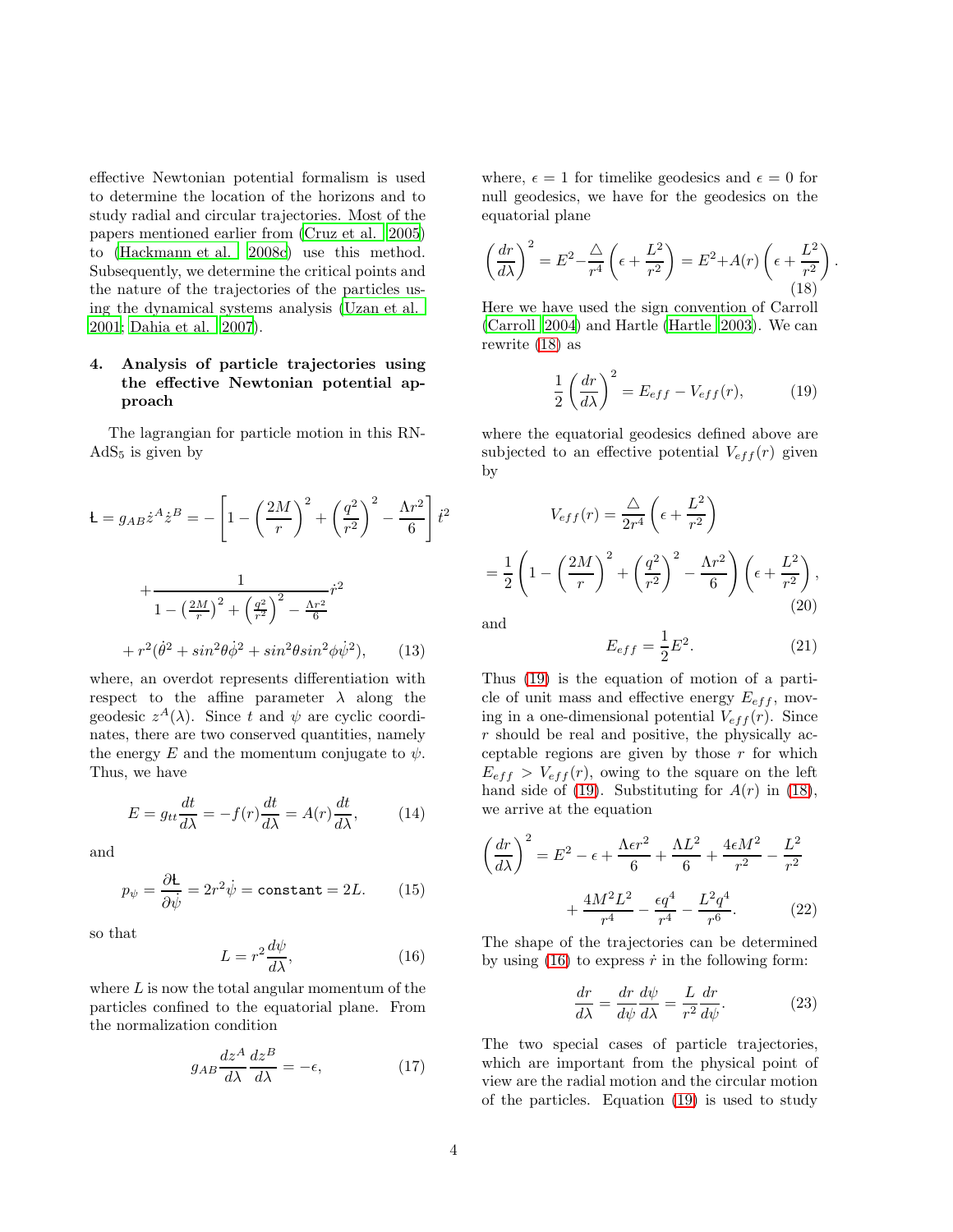radial free fall and the stability of radial trajectories. However, analysis of the circular motion of particles is more conveniently done if we introduce the variable change [\(Hobson et al. 2006\)](#page-10-7),

$$
u = r^{-1},\tag{24}
$$

.

so that

$$
\left(\frac{du}{d\lambda}\right)^2 = -L^2 q^4 u^{10} + (4M^2 L^2 - \epsilon q^4) u^8
$$

$$
+ (4\epsilon M^2 - L^2) u^6 + \left(E^2 - \epsilon + \frac{\Lambda L^2}{6}\right) u^4 + \frac{\Lambda \epsilon u^2}{6}.
$$
(25)

<span id="page-4-0"></span>Using equations  $(23)$  to  $(25)$ , the equation defining the circular trajectories of test particles in the field of a non-rotating charged black hole in a five-dimensional spacetime, is obtained as

$$
\left(\frac{du}{d\psi}\right)^2 = -q^4u^6 + \left(4M^2 - \frac{\epsilon q^4}{L^2}\right)u^4 + \left(\frac{4\epsilon M^2}{L^2} - 1\right)u^2
$$

$$
+ \left(\frac{E^2 - \epsilon}{L^2} + \frac{\Lambda}{6}\right) + \frac{\Lambda \epsilon}{6u^2L^2} = P(u). \tag{26}
$$

# <span id="page-4-3"></span>4.1. Radial motion

For radial motion,  $\psi = constant$  and hence  $L =$ 0. Therefore we consider equation [\(18\)](#page-3-0) in the form

<span id="page-4-1"></span>
$$
\left(\frac{dr}{d\lambda}\right)^2 = E^2 + A(r)\epsilon,\tag{27}
$$

to analyze the radial trajectories.

#### *4.1.1. Motion of massive particles*

In case of massive particles, [\(27\)](#page-4-1) gives

<span id="page-4-2"></span>
$$
\left(\frac{dr}{d\lambda}\right)^2 = E^2 + A(r) = E^2 - 1 + \left(\frac{2M}{r}\right)^2 - \left(\frac{q^2}{r^2}\right)^2 + \frac{\Lambda r^2}{6}.
$$
\n(28)

On differentiating [\(28\)](#page-4-2) with respect to  $\lambda$  and dividing by  $2\dot{r}$ , we get

$$
\frac{d^2r}{d\lambda^2} = -\frac{4M^2}{r^3} + \frac{2q^4}{r^5} + \frac{\Lambda r}{6}.
$$
 (29)

Choosing the affine parameter  $\lambda$  to be the proper time  $\tau$  along the path, we find that the force per unit mass for massive particles will be attractive when

$$
\frac{4M^2}{r^3} > \frac{2q^4}{r^5} + \frac{\Lambda r}{6},\tag{30}
$$

which is the condition necessary for the existence of bound states. As the particle moves in the field of the black hole, it gains kinetic energy from the energy of gravitational interaction. The corresponding change in the gravitational potential energy of the particle can be estimated by considering that the particle starts from rest at a position where the radial coordinate is  $R$ . Writing equation [\(28\)](#page-4-2) in terms of the proper time  $\tau$  of the particle, and assuming that at  $r = R$ ,  $dr/d\tau = 0$ , we obtain the kinetic energy per unit mass gained by the particle in terms of the change in its gravitational potential energy, as follows:

$$
\frac{1}{2}\left(\frac{dr}{d\tau}\right)^2 = 2M^2\left(\frac{1}{r^2} - \frac{1}{R^2}\right) - \frac{q^4}{2}\left(\frac{1}{r^4} - \frac{1}{R^4}\right) + \frac{\Lambda}{12}(r^2 - R^2).
$$
 (31)

Fig. [2](#page-11-0) shows the plot of  $V_{eff}$  vs the specific radius  $r/M$  of the orbits, for different values of the specific charge  $q/M$  of the black hole, where we have

$$
V_{eff}(r) = \frac{1}{2} \left( 1 - \left(\frac{2M}{r}\right)^2 + \left(\frac{q^2}{r^2}\right)^2 - \frac{\Lambda r^2}{6} \right)
$$

for the radial motion of massive particles.

The variation of the effective potential for different values of  $\Lambda$  with  $q/M = 1/\sqrt{2}$  is shown in Fig. [3.](#page-11-1) The variation is similar to the Schwarzschild case, as illustrated in [\(Hackmann et al.](#page-9-18) [2008b](#page-9-18)). The similarity is due to the fact that the ReissnerNordström metric differs from the Schwarzschild metric only in the definition of the *horizon function*  $\triangle$  (on account of the charge of the black hole) and the degree of the polynomial  $P(u)$ .

Using [\(14\)](#page-3-4) and [\(28\)](#page-4-2) we find that

$$
\frac{dr}{dt} = \frac{1}{E} \left( 1 - \left(\frac{2M}{r}\right)^2 + \left(\frac{q^2}{r^2}\right)^2 - \frac{\Lambda r^2}{6} \right) \times \left( E^2 - 1 + \left(\frac{2M}{r}\right)^2 - \left(\frac{q^2}{r^2}\right)^2 + \frac{\Lambda r^2}{6} \right)^{1/2} . \tag{32}
$$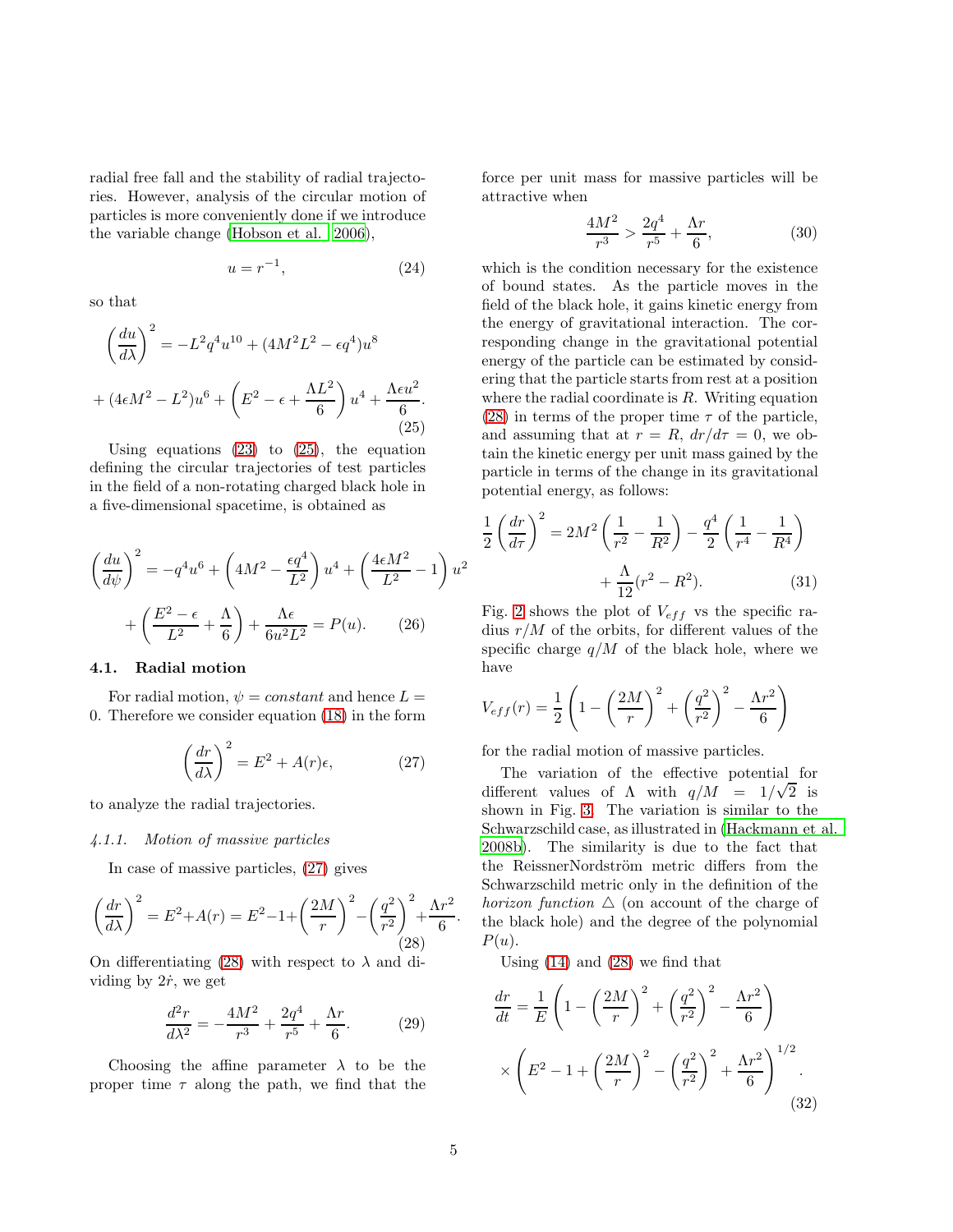Hence, at large distances from the black hole, the above derivative will blow up due to the contribution of the  $\Lambda$ -term. Thus the particles will not be able to reach there under the effect of the black hole field. However, at finite distance from the source, both the time derivative and the energy of the particles must be finite, with the exact trajectories on the  $(t, r)$ -plane being determined by this equation.

# *4.1.2. Motion of photons*

The equation for the radial motion of photons is given by

$$
\left(\frac{dr}{d\lambda}\right)^2 = E^2,\tag{33}
$$

where  $E$  is defined by  $(14)$ . Writing

$$
\frac{dr}{dt} = \frac{dr}{d\lambda} \frac{d\lambda}{dt}
$$

we have

$$
\left(\frac{dr}{dt}\right) = \pm A(r) = \mp \left[1 - \left(\frac{2M}{r}\right)^2 + \left(\frac{q^2}{r^2}\right)^2 - \frac{\Lambda r^2}{6}\right].
$$
\n(34)

The trajectory of the particles can be represented on the  $(t, r)$ -plane after integrating the above equation. The solution involves inverse functions. However, to determine the critical points and the nature of the particle trajectories, we have to use the dynamical systems analysis. The trajectories will also be determined from this analysis, which will be taken up in the next section.

#### 4.2. Circular motion

For equilibrium circular orbits,  $u = constant$ in [\(26\)](#page-4-3) and hence  $P(u) = 0$ , as well as  $P'(u) = 0$ . From [\(26\)](#page-4-3) we have

$$
P(u) = -q^4u^6 + \left(4M^2 - \frac{\epsilon q^4}{L^2}\right)u^4 + \left(\frac{4\epsilon M^2}{L^2} - 1\right)u^2
$$

$$
+ \left(\frac{E^2 - \epsilon}{L^2} + \frac{\Lambda}{6}\right) + \frac{\Lambda \epsilon}{6u^2L^2}.
$$
(35)

Thus

<span id="page-5-1"></span><span id="page-5-0"></span>
$$
P'(u) = -6q^4u^5 + 4\left(4M^2 - \frac{\epsilon q^4}{L^2}\right)u^3 + 2\left(\frac{4\epsilon M^2}{L^2} - 1\right)u - \frac{2\Lambda\epsilon}{6u^3L^2}.
$$
 (36)

From [\(36\)](#page-5-0), applying the condition  $P'(u) = 0$ , we obtain the expression for the angular momentum L of a particle moving in a circular orbit of radius  $r = 1/u$  in RN-AdS<sub>5</sub> as follows:

<span id="page-5-2"></span>
$$
L^{2} = \frac{\epsilon [6q^{4}u^{6} - 12M^{2}u^{4} + \Lambda/2]}{3u^{4}[-3q^{4}u^{4} + 8M^{2}u^{2} - 1]}.
$$
 (37)

Further, the condition  $P(u) = 0$  for the occurrence of circular orbits, gives us the energy E of a particle executing circular motion from equation [\(35\)](#page-5-1) as

<span id="page-5-3"></span>
$$
E^{2} = \frac{\epsilon[2f(u) - \Lambda][f(u) - \Lambda]}{18u^{4}[3q^{4}u^{4} - 8M^{2}u^{2} + 1]}.
$$
 (38)

where  $f(u) = 3q^4u^6 - 12M^2u^4 + 3u^2$ .

# *4.2.1. Motion of massive particles*

For massive particles, [\(37\)](#page-5-2) becomes

$$
L^{2} = \frac{\left[6q^{4}u^{6} - 12M^{2}u^{4} + \Lambda/2\right]}{3u^{4}\left[-3q^{4}u^{4} + 8M^{2}u^{2} - 1\right]}.\tag{39}
$$

Similarly, we can obtain the energy of massive particles moving in circular orbits as

$$
E^{2} = \frac{[2f(u) - \Lambda][f(u) - \Lambda]}{18u^{4}[3q^{4}u^{4} - 8M^{2}u^{2} + 1]}.
$$
 (40)

To calculate the radius of bound circular orbits, we need to solve a polynomial of degree  $8$  in  $u$ , which yields eight possible values of  $r/M = (1/u)$ . For an orbit of a given radius, the energy  $E$  is a constant of motion. However, E varies as the radius of the orbits vary. The variation of  $E^2$  and  $L^2/M^2$ as a function of  $r/M$  for circular motion of massive particles on the equatorial plane of the black hole, is shown in Fig. [4](#page-12-0) for different values of  $q/M$ .

The graphs indicate that the energy decreases as the value of  $r/M$  increases for a given value of  $q/M$ . For a black hole with lesser value of specific charge, particles moving in orbits closer to the black hole, will have higher energy and angular momentum. However, for sufficiently large values of  $r/M$ , the energy and angular momentum tends to a constant value. For the case of 4-dimension, we recall that the circular orbits remain bound over a range of values of  $r/M$  up to infinity, with the total energy tending to saturate to a stable magnitude as  $r/M \rightarrow \infty$  [\(Hobson et al. 2006\)](#page-10-7). Thus the behavior is similar even in 5-dimensions.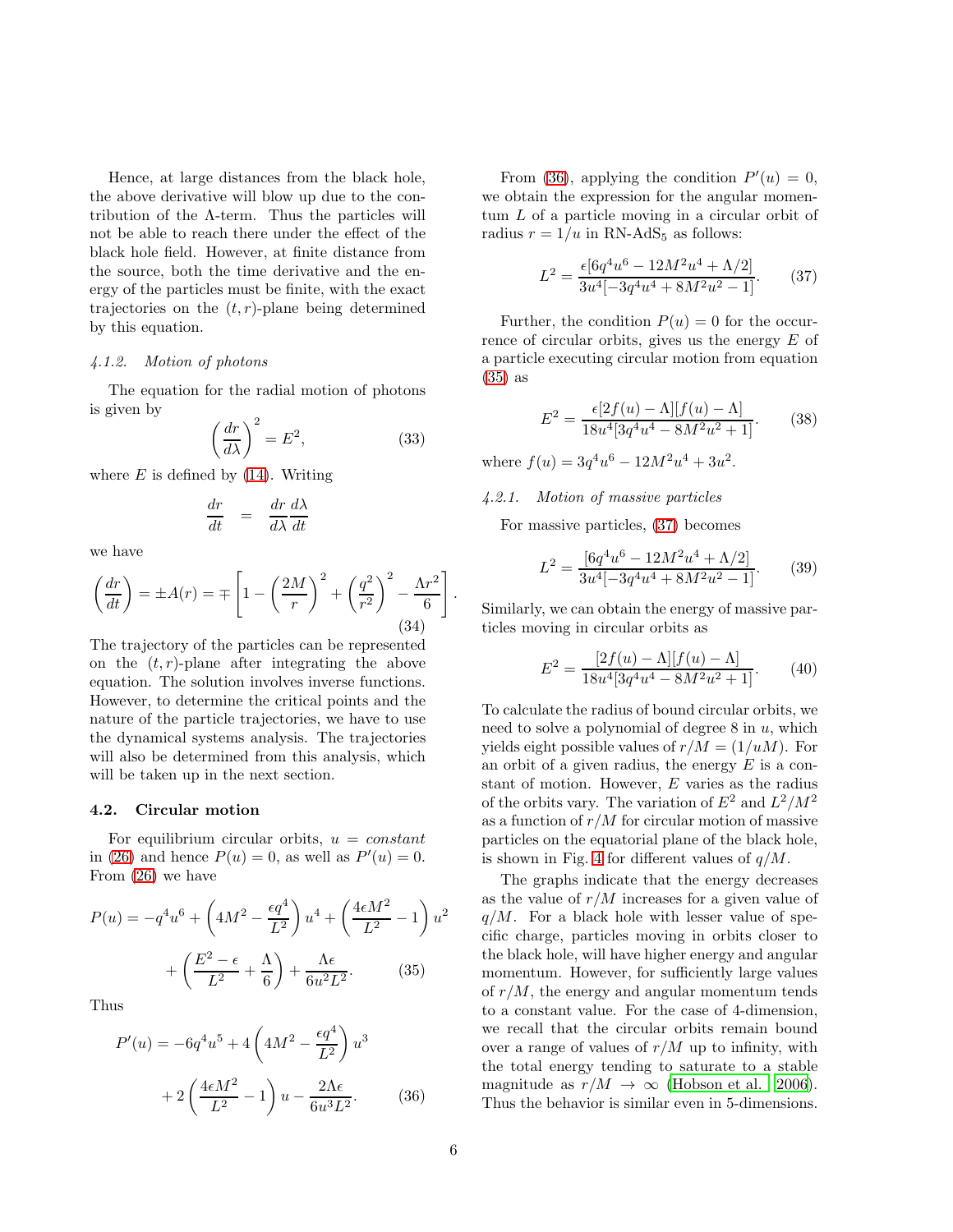## *4.2.2. Motion of photons*

The energy and angular momentum of the photons cannot be determined from equations [\(37\)](#page-5-2) and [\(38\)](#page-5-3), since  $\epsilon = 0$  for photons. Substituting  $\epsilon = 0$  in [\(26\)](#page-4-3) we obtain

$$
\left(\frac{du}{d\psi}\right)^2 = -q^4u^6 + 4M^2u^4 - u^2 + \left(\frac{E^2}{L^2} + \frac{\Lambda}{6}\right) = Q(u).
$$
\n(41)

Therefore,

$$
Q'(u) = -6q^4u^5 + 16M^2u^3 - 2u.
$$
 (42)

For  $Q'(u) = 0$ , we have

<span id="page-6-0"></span>
$$
u^{2} = \frac{4M^{2} \pm \sqrt{16M^{4} - 3q^{4}}}{3q^{4}}
$$
 (43)

and from  $Q(u) = 0$  we obtain

$$
\frac{E^2}{L^2} = q^4 u^6 - 4M^2 u^4 + u^2 - \frac{\Lambda}{6}.
$$
 (44)

Equation [\(43\)](#page-6-0) indicates that the photons can have circular trajectories for only two specific values of  $r/M$  for a black hole of a given mass and charge. This feature is an important distinction between the circular motion of photons and those of massive particles discussed above.

#### 4.3. Stability of orbits of massive particles

The stable circular orbits occur for those values of r which are located at the local minimum of the potential. The local maxima of these curves correspond to the radii of unstable circular orbits. Fig. [5](#page-12-1) shows the plot of the effective potential vs  $r/M$  for different values of  $q/M$ .

Fig. [6](#page-13-0) shows the variation of the effective potential for different values of  $\Lambda$  with  $q/M = 1.1$ .

The minimum radius for stable circular orbits will occur at the point of inflexion of the function  $P(u)$ , for which we must have  $P''(u) = 0$ , along with  $P(u) = 0$  and  $P'(u) = 0$ . From [\(36\)](#page-5-0), we get

$$
P''(u) = -30q^4u^4 + \left(48M^2 - \frac{12q^4}{L^2}\right)u^2 + \left(\frac{8M^2}{L^2} - 2\right) + \frac{\Lambda}{L^2u^4}.
$$
 (45)

Thus to find the radius of the innermost stable circular orbit of massive particles, we have to solve a polynomial of degree eight in  $u$ . However, we can reduce it to a polynomial of degree 4 with the help of the substitution  $u = \sqrt{x}$ . This leads us to the equation

<span id="page-6-1"></span>
$$
30L^2q^4x^4 - (48M^2L^2 - 12q^4)x^3 - (8M^2 - 2L^2)x^2 - \Lambda = 0.
$$
\n(46)

The radius of the innermost stable circular orbit of massive particles in a five-dimensional RN-AdS<sup>5</sup> can be calculated from [\(46\)](#page-6-1), provided  $4M^2L^2 \neq q^4$ and  $4M^2 \neq L^2$ . These tracks will be visible to an observer only if this minimum radius is greater than the radius of the event horizon.

# *4.3.1. Special case*

For  $4M^2L^2 = q^4$ ,  $4M^2 \neq L^2$  since  $\Lambda < 0$ , we find that

$$
r_{ISCOM}^2 = \frac{\sqrt{30}Lq^2}{(4M^2 - L^2) + \sqrt{(4M^2 - L^2)^2 + 30L^2q^4\Lambda}\tag{47}
$$

,

indicating that in this case there will be only two possible real values of the radius, provided  $(4M^2 L^2)^2 > |30L^2q^4\Lambda|.$ 

# 4.4. Stability of orbits of photons

To analyze the stability of photon trajectories, we consider the first integral of the geodesic equations

$$
\left(\frac{dr}{d\lambda}\right)^2 + f(r)\frac{L^2}{r^2} = E^2,\tag{48}
$$

which can be recasted as

$$
\frac{1}{L^2} \left(\frac{dr}{d\lambda}\right)^2 + \bar{V}_{eff}(r) = \bar{E}_{eff},\qquad(49)
$$

with

$$
\bar{V}_{eff} = \frac{1}{r^2} \left[ 1 - \frac{4M^2}{r^2} + \frac{q^4}{r^4} - \frac{\Lambda r^2}{6} \right]
$$

and

$$
\bar{E}_{eff} = \frac{E^2}{L^2}.
$$

Making the transformation  $\lambda \rightarrow L\lambda$  we can rewrite this equation in the form of an equation for effective potential  $\bar{V}_{eff}$ . Fig. [7](#page-13-1) shows the plot of  $\bar{V}_{eff}$  vs  $r/M$ .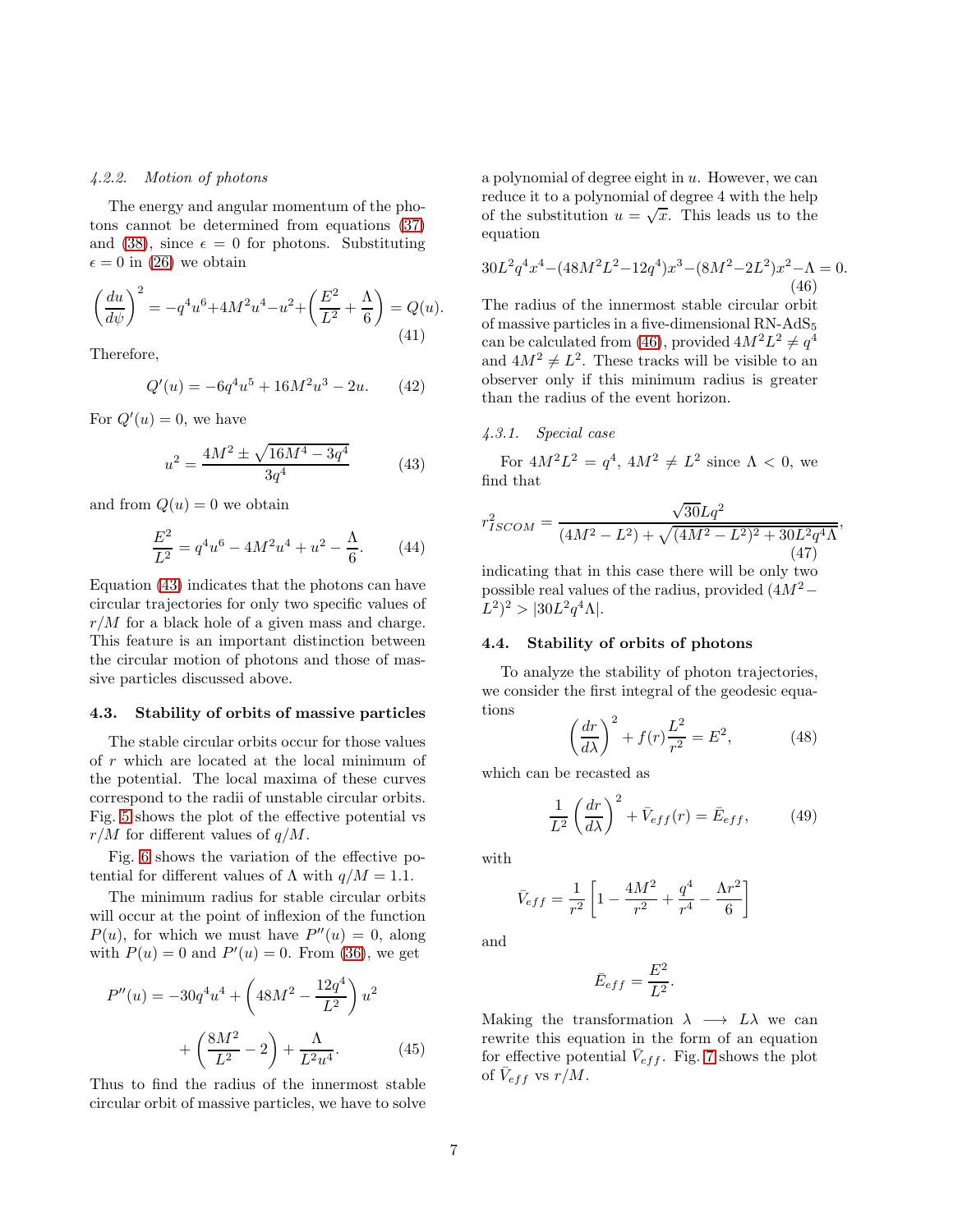When the photons describe circular trajectories, the minimum radius  $r_{mc}$  of the stable circular orbits can be obtained from the condition  $Q''(u) = 0$ , where

$$
Q''(u) = -30q^4u^4 + 48M^2u^2 - 2.\t(50)
$$

Thus we get

$$
r_{mc} > \frac{\sqrt{15}q^2}{\sqrt{12M^2 - \sqrt{144M^4 - 15q^4}}}.
$$

# 5. Analysis of particle trajectories using the dynamical systems approach

In this section, we consider the geodesic equations as a dynamical system and proceed to determine its phase space. A number of authors have used this method in various context [\(Uzan et al.](#page-10-4) [2001;](#page-10-4) [Dahia et al. 2007;](#page-10-5) [Wainwright et al. 1997\)](#page-10-8). For the analysis of the phase trajectories and the nature of critical points, we use the method adopted earlier [\(Guha et al. 2010](#page-10-9)).

Let us define the dynamical system in terms of three new variables as follows:

$$
U = \frac{dt}{d\lambda},\tag{51}
$$

$$
V = \frac{dr}{d\lambda},\tag{52}
$$

and

$$
W = \frac{d\psi}{d\lambda}.\tag{53}
$$

The geodesics equations [\(10\)](#page-2-1) to [\(12\)](#page-2-2), when written in terms of these variables, reduce to the following form:

<span id="page-7-0"></span>
$$
\frac{dU}{d\lambda} + \frac{B(r)}{A(r)}UV = 0,\t(54)
$$

<span id="page-7-3"></span>
$$
\frac{dV}{d\lambda} + A(r)B(r)U^2 - \frac{B(r)}{A(r)}V^2 + rA(r)W^2 = 0,
$$
\n(55)

and

<span id="page-7-1"></span>
$$
\frac{dW}{d\lambda} + \frac{1}{r}VW = 0.
$$
 (56)

These three variables are related through the first integral of geodesic equations i.e.

<span id="page-7-2"></span>
$$
A(r)U^2 - \frac{1}{A(r)}V^2 + r^2W^2 = -\epsilon.
$$
 (57)

It is not necessary to study the complete system  $(54)$  to  $(56)$ , since W can be determined algebraically from  $(57)$ . Substituting for W from  $(57)$ in [\(55\)](#page-7-3), we obtain

$$
\frac{dV}{d\lambda} + \frac{A(r)}{r}(rB(r) - A(r))U^2 + \frac{1}{rA(r)}(A(r))
$$

$$
-rB(r))V^2 - \frac{\epsilon A(r)}{r} = 0.
$$
(58)

The description of the phase trajectories now reduces to the analysis of the real non-linear dynamical system defined by the equations

<span id="page-7-4"></span>
$$
\begin{array}{rcl}\n\frac{dr}{d\lambda} & = & V, \\
\frac{dU}{d\lambda} & = & H(U, V, r), \\
\frac{dV}{d\lambda} & = & J(U, V, r),\n\end{array} \tag{59}
$$

where

$$
H(U, V, r) = -\frac{B(r)}{A(r)}UV\tag{60}
$$

and

$$
J(U, V, r) = \frac{\epsilon A(r)}{r} - \frac{A(r)}{r} (rB(r) - A(r))U^2
$$

$$
-\frac{1}{rA(r)} (A(r) - rB(r))V^2
$$

with  $\epsilon = 1, 0$  for timelike and null geodesics respectively. Both  $H$  and  $J$  have continuous first partial derivatives for all  $(U, V)$ .

#### 5.1. Determination of the fixed points

The fixed points of the above dynamical system are the solutions of the system  $(59)$ , for which  $V =$  $0, H = 0$  and  $J = 0$ . These solutions represent the equilibrium positions for the particle trajectories, which can be either stable or unstable.

Let  $(U_0, V_0 = 0, r_0)$  represent the fixed point of the phase trajectories. We can see that  $V_0 = 0$  is sufficient to satisfy  $H = 0$ . It also implies that r is constant for the fixed point. To have  $J = 0$  in this condition, we further need  $A(r) = -f(r) = 0$ , for both timelike and null geodesics, where  $f(r)$ is given by equation [\(4\)](#page-1-0). In fact, the value of  $r_0$ can be determined from the condition  $A(r) = 0$ , which means that  $r_0$  is constant for a black hole of a given mass M and charge q, when  $\Lambda$  remains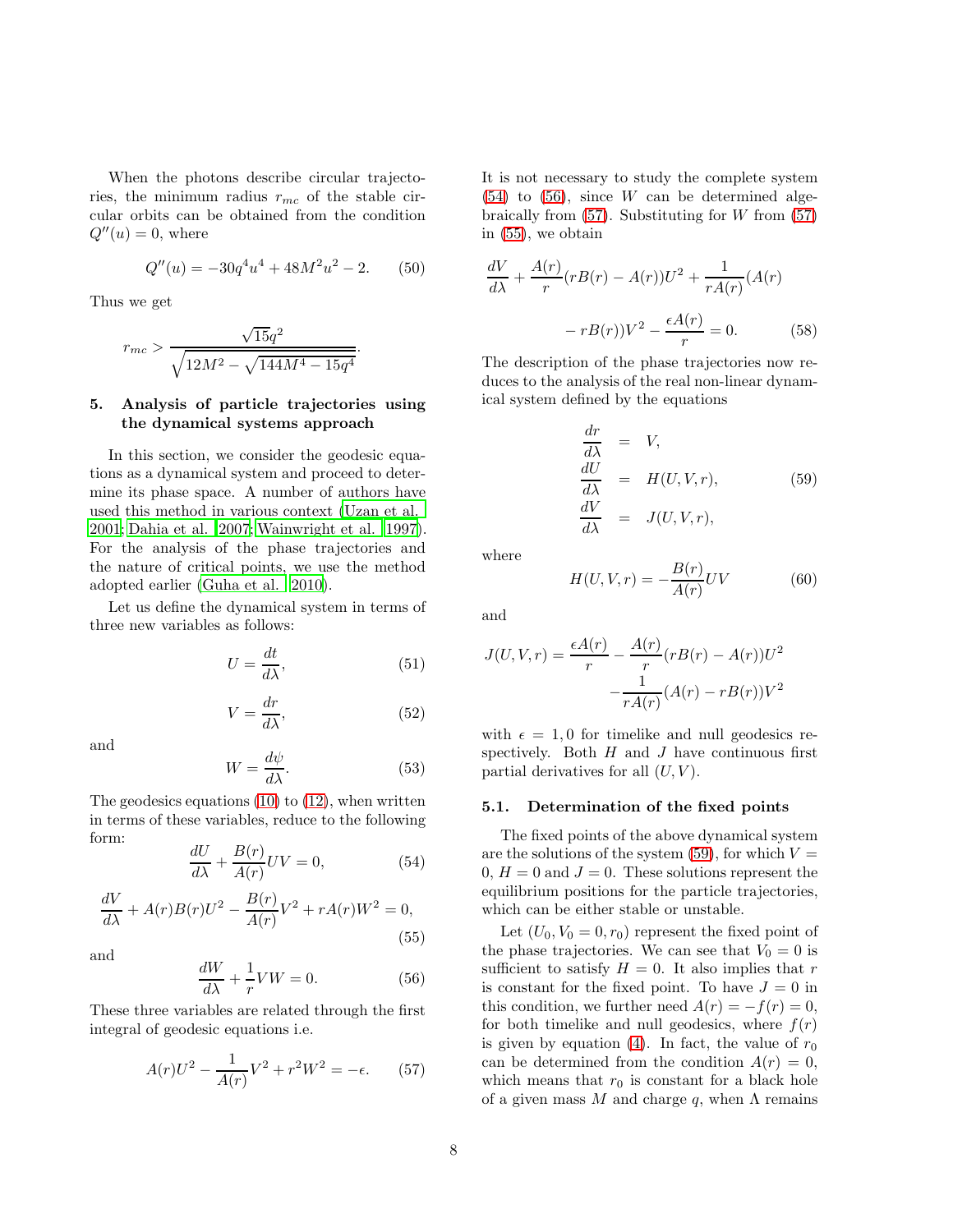constant. Consequently, for a given black hole, the fixed points will lie on a definite phase plane corresponding to a constant value of  $r_0$ . Finally, the coordinate  $U_0$  can be evaluated from

$$
\frac{\epsilon A(r_0)}{r_0} - \frac{A(r_0)}{r_0} (r_0 B(r_0) - A(r_0)) U_0^2 = 0, \quad (61)
$$

where  $\epsilon = 0, 1$  respectively for null geodesics and timelike geodesics. Thus we have

$$
U_0^2 = \frac{\epsilon}{(r_0 B(r_0) - A(r_0))}.
$$
 (62)

For *null geodesics*  $\epsilon = 0$ , so that

$$
U_0 = 0.\t\t(63)
$$

Hence, for a black hole with a given M and  $q$ ,  $(0,0)$ is the fixed point on the  $(U-V)$  phase plane defined by  $r_0 = \alpha$  where  $\alpha$  is a constant.

For *timelike geodesics*,  $\epsilon = 1$  and

$$
U_0 = \pm \sqrt{\frac{1}{(r_0 B(r_0) - A(r_0))}}.\tag{64}
$$

Evidently, the timelike geodesics will possess definite fixed points for a black hole of a given M and  $q$ .

## 5.2. Analysis of phase trajectories

The phase evolution of the system in the  $(U, V)$ phase plane is given by the solution of the set [\(59\)](#page-7-4). We note that the equation

<span id="page-8-0"></span>
$$
\frac{dV}{dU} = \frac{J}{H} \tag{65}
$$

specifies the phase evolution of the system in the  $(U, V)$  phase plane, provided  $H \neq 0$  at this point, which is true except at the critical point  $(0,0)$  for the null geodesics. Substituting the expressions for  $H$  and  $J$  in [\(65\)](#page-8-0) and integrating, we obtain

$$
\frac{A(r)C(r)U^3}{3r} - \frac{\epsilon A(r)U}{r} - \frac{C(r)UV^2}{rA(r)} - \frac{B(r)UV^2}{2A(r)} + D = 0,
$$
\n(66)

where D is a constant of integration and  $C(r)$  =  $rB(r) - A(r)$ . We can rescale our coordinates so as to reduce this constant  $D$  to zero and simplify to arrive at the result

$$
f_1 U^2 - f_2 V^2 - f_3 = 0,\t\t(67)
$$

where  $f_1$ ,  $f_2$  and  $f_3$  are functions of r. For null geodesics, we have  $f_3 = 0$ .

Below Fig. [8](#page-14-0) and Fig. [9](#page-14-1) show possible trajectories of massive particles for different choices of parameters  $f_1$ ,  $f_2$  and  $f_3$ . We find that the trajectories are either elliptic or a pair of hyperbolas.

The phase trajectories of the photons are a pair of straight lines intersecting at  $(0, 0)$ , with their slopes changing according to the choice of the parameters  $f_1$  and  $f_2$ . Fig. [10](#page-14-2) shows a sample plot of the null geodesics.

#### 5.3. Nature of orbits

Our investigations using the method of dynamical systems, indicate that the geodesics of massive particles near a non-rotating charged black hole in a five-dimensional spacetime possesses definite fixed points for a given black hole and are either periodic bound or escape orbits. Moreover, for a black hole of a given charge and mass, the null geodesics possesses a unique fixed point  $(U_0 = 0,$  $V_0 = 0, r_0$ , which correspond to the condition  $\frac{dt}{d\lambda} = 0$  and  $\frac{dr}{d\lambda} = 0$  along the geodesic curves. Hence the null geodesics are terminating orbits.

# 6. Summary and conclusions

We have studied the timelike and null geodesics of neutral particles in the field of a non-rotating, charged black hole in a five-dimensional spacetime from the point of view of effective potential formalism and the dynamical systems approach. The black hole horizons are located with the help of the plot of the effective potential. In addition to radial trajectories, we have investigated the circular trajectories for photons and massive particles, as well as the fixed points of particle trajectories. It is found that photons will trace out circular trajectories for only two distinct values of specific radius of the orbits. The radius of the innermost stable circular orbit of massive particles is totally defined in terms of their angular momentum and the mass and charge of the black hole. To determine the nature of trajectories and the fixed points, we have used the dynamical systems analysis, defining the dynamical variables in terms of the derivatives of the coordinates with respect to the affine parameter along the geodesic curves. Consequently, we have found that the geodesics of massive particles near a non-rotating charged black hole in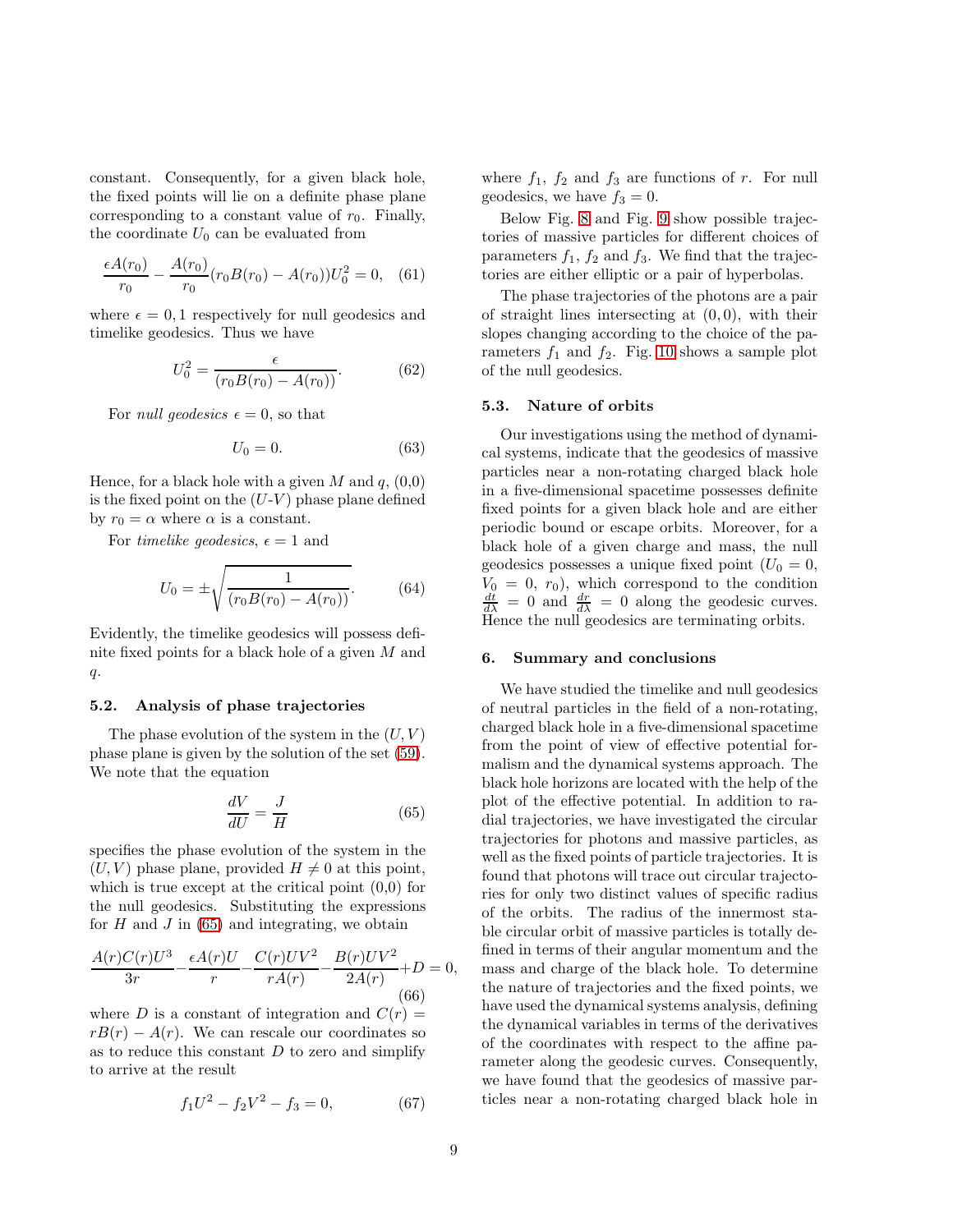5D are either periodic bound or escape orbits and there are definite fixed point for these trajectories. Moreover, the null geodesics have a unique fixed point  $(U_0 = 0, V_0 = 0, r_0)$  and these orbits are terminating orbits.

We conclude with the note that here we assumed the singularity to be a black hole and not a naked singularity. We know that black holes and naked singularities can be observationally differentiated through their gravitational lensing features. Whether these singularities can be differentiated in terms of the nature of the particle trajectories is the subject of our investigation and will be reported in a future work.

## Acknowledgments

A portion of this work was done in IUCAA, India under the associateship programme. SG and SC gratefully acknowledge the warm hospitality and the facilities of work at IUCAA.

#### REFERENCES

- <span id="page-9-0"></span>Emparan, R. & Reall, H. S. 2008 *Liv. Rev. Rel.* 2008-6 [\(http://www.livingreviews.org/lrr-2008-6\)](http://www.livingreviews.org/lrr-2008-6).
- <span id="page-9-1"></span>Kanti, P. 2004 *Int. J. Mod. Phys. A* 19 4899
- <span id="page-9-2"></span>Argyres, P. C., Dimopoulos, S. & March-Russell, J. 1998 *Phys. Lett. B* 441 96 Emparan, R., Horowitz, G. T. & Myers, R. C. 2000 *Phys. Rev. Lett.* 85 499 Dimopoulos, S. & Landsberg, G. 2001 *Phys. Rev. Lett.* 87 161602 Giddings, S. B. & Thomas, S. 2002 *Phys. Rev. D* 65 056010 Feng, J. L. & Shapere, A. D. 2001 *Phys. Rev. Lett.* 88 021303 Eardley, D. M. & Giddings, S. B. 2002 *Phys. Rev. D.* 66 044011
- <span id="page-9-3"></span>Gibbons, G. W., Lu, H., Page, D. N. & Pope, C. N. 2004 *Phys. Rev. Lett.* 93 171102
- <span id="page-9-4"></span>Sen, A. 2005 *J. High Energy Phys.* 07(2005)073
- <span id="page-9-5"></span>To see a comprehensive list of these works see Frolov, V. & Stojkovic, D. 2003 *Phys. Rev. D* 68 064011 and references therein.
- <span id="page-9-6"></span>Dadhich, N. K., Maartens, R., Papodopoulos, P. & Rezania, V. 2000 *Phys. Lett. B* 487 1
- <span id="page-9-7"></span>Maartens, R. 2004 *Liv. Rev. Rel.* 2004-7 [\(http://www.livingreviews.org/lrr-2004-7\)](http://www.livingreviews.org/lrr-2004-7)
- <span id="page-9-8"></span>Page, D. N., Kubiznak, D., Vasudevan, M. & Krtous, P. 2007 *Phys. Rev. Lett.* 98 061102
- <span id="page-9-9"></span>Cardoso, V., Cavaglia, M. & Gualtieri, L. 2006 *Phys. Rev. Lett.* 96 071301
- <span id="page-9-10"></span>Konoplya, R. A. & Zhidenko, A. 2008 *Phys. Rev. D* 78 104017
- <span id="page-9-11"></span>Cruz, N., Olivares, M. & Villanueva, J. R. 2005 *Class. Quant. Grav.* 22 1167
- <span id="page-9-12"></span>Abdujabbarov, A. & Ahmedov, B. 2010 *Phys. Rev. D* 81 044022
- <span id="page-9-13"></span>Hioki, K. & Miyamoto, U. 2008 *Phys. Rev. D* 78 044007
- <span id="page-9-14"></span>Stuchlik, Z. & Calvani, M. 1991 *Gen. Relativ. Grav.* 23 507
- <span id="page-9-15"></span>Kraniotis, G. 2004 *Class. Quant. Grav.* 21 4743 Fujita, R. & Hikada, W. 2009 *Class. Quant. Grav.* 26 135002
- <span id="page-9-16"></span>Kraniotis, G. & Whitehouse, S. 2003 *Class. Quant. Grav.* 20 4817
- <span id="page-9-17"></span>Hackmann, E. & Lämmerzahl, C. 2008 Phys. Rev. *Lett.* 100 171101
- <span id="page-9-18"></span>Hackmann, E. & Lämmerzahl, C. 2008 *Phys. Rev. D* 78 024035
- <span id="page-9-19"></span>Hackmann, E., Kagramanova, V., Kunz, J. & Lämmerzahl, C. 2008 *Phys. Rev. D* 78 124018
- <span id="page-9-20"></span>Kagramanova, V., Kunz, J. & Lämmerzahl, C. 2006 *Phys. Lett. B* 634 465 Hackmann, E. & Lämmerzahl, C. 2008 *Phys. Rev. D* 78 024035 Grunau, S. & Kagramanova, V. 2011 *Phys. Rev. D* 83, 044009
- <span id="page-9-21"></span>Gibbons, G. W., Ida, D. & Shiromizu, T. 2002 *Prog. Theor. Phys. Suppl*. 148 284
- <span id="page-9-22"></span>Virbhadra, K.S. 2009 *Phys. Rev. D* 79 083004
- <span id="page-9-23"></span>Virbhadra, K.S. & Ellis, G. F. R. 2002 *Phys. Rev. D* 65 103004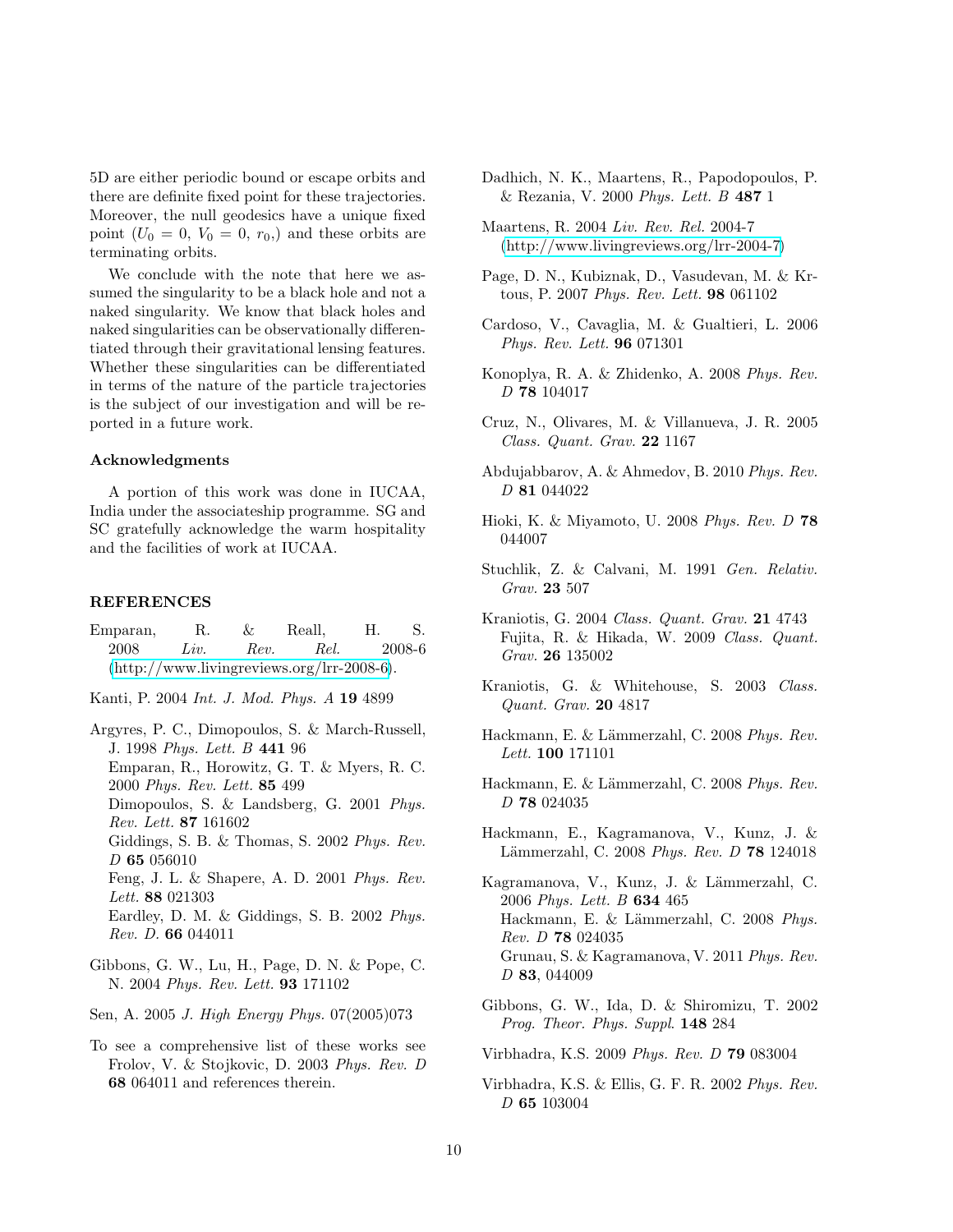<span id="page-10-0"></span>Iorio, L. 2011 [arXiv:1112.3520](http://arxiv.org/abs/1112.3520) [gr-qc]

- <span id="page-10-1"></span>Carroll, S. 2004 *Spacetime and Geometry* (Addison Wesley)
- Cardoso, V., Lemos, M. & Marques, M. 2009 *Phys. Rev. D* 80 127502
- <span id="page-10-3"></span>Chandrasekhar, S. 1983 *The Mathematical Theory of Black Holes* (Oxford University Press)
- <span id="page-10-4"></span>For analysis using the dynamical systems method in cosmology see for example: Uzan, J.-P. & Lehoucq, R. 2001 *Eur. J. Phys.* 22 371
- <span id="page-10-5"></span>For the study of geodesics using the dynamical systems analysis, see for example: Dahia, F., Romero, C., da Silva, L. F. P. & Tavakol, R. 2007 *J. Math. Phys.* 48 072501 Dahia, F., Romero, C., da Silva, L. F. P. & Tavakol, R. 2008 *Gen. Rel. Grav.* 40 1341 PSfrag replacements -30
- <span id="page-10-6"></span>Hartle, J. B. 2003 *Gravity, An Introduction to Einstein's General Relativity* (Pearson Education)
- <span id="page-10-7"></span>Hobson, M. P., Efstathiou, G. & Lasenby, A. N. 2006 *General Relativity: An Introduction for Physicists* (Cambridge University Press)
- <span id="page-10-8"></span>Wainwright, J. & Ellis, G. F. R. 1997 *Dynamical Systems in Cosmology* (Cambridge: Cambridge University Press)
- <span id="page-10-9"></span>Guha, S. & Chakraborty, S. 2010 *Gen. Relativ. Grav.* 42 1739



10

<span id="page-10-2"></span>Fig. 1.— Diagram showing the plot of effective potential  $V_{eff}$  vs radial distance  $r/M$  in the case of radial motion of massive particles with  $q/M =$ 0.5 for different range of values of  $r/M$  for sample values of  $\Lambda = -0.05$  (red) and  $\Lambda = 0.05$  (blue) in the top figure and  $\Lambda = -0.0005$  (red) and  $\Lambda =$ 0.005 (blue) in the bottom figure

This 2-column preprint was prepared with the AAS LATEX macros v5.2.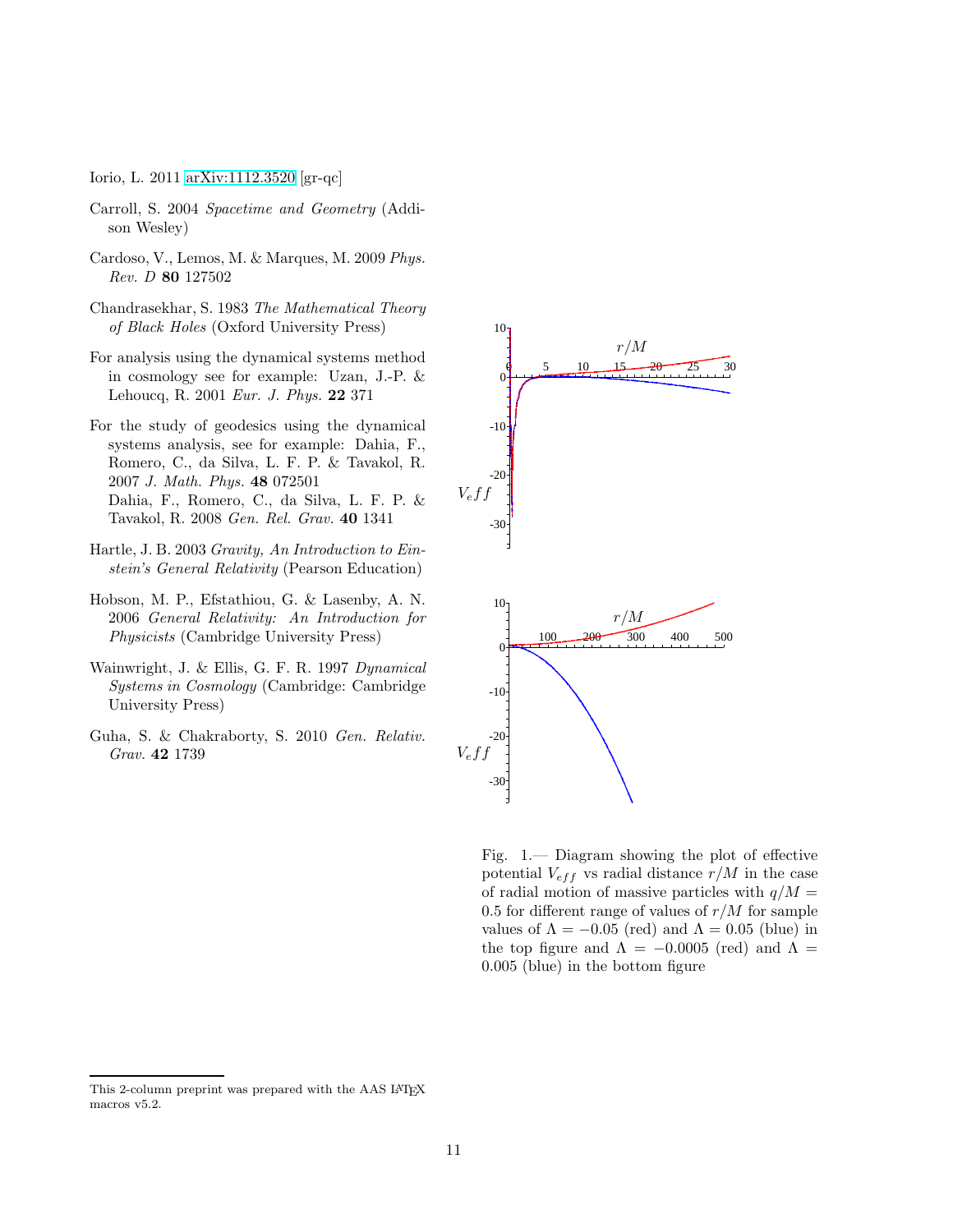

<span id="page-11-1"></span><span id="page-11-0"></span>Fig. 3.— Diagram showing the plot of effective potential  $V_{eff}$  over different range of values of  $r/M$  for sample values of  $\Lambda = -0.5$  (orange)  $\Lambda = -0.0005$  (black) and  $\Lambda = 0.1$  (green) in the case of radial motion of massive particles having  $q/M = 1/\sqrt{2}$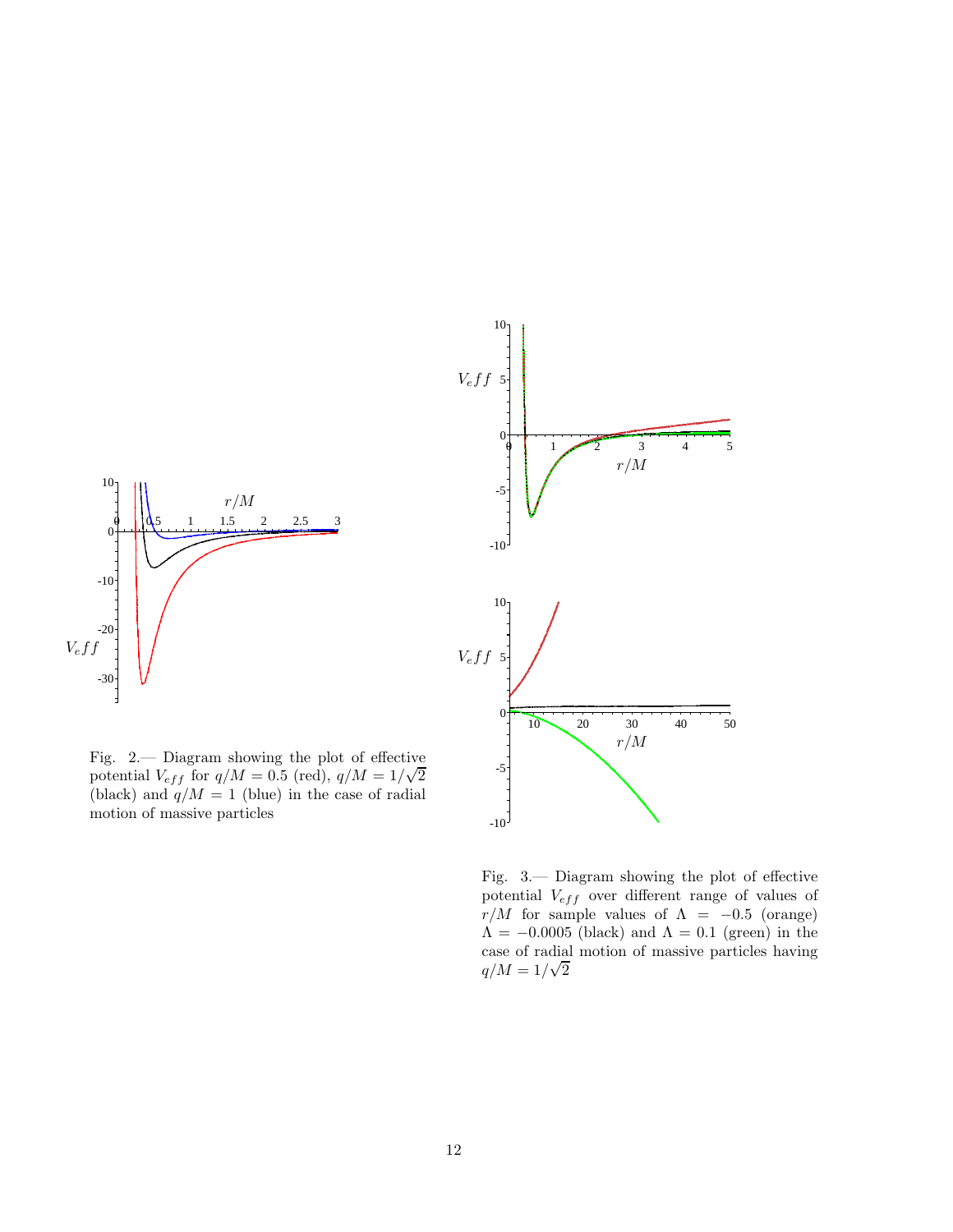

<span id="page-12-0"></span>Fig. 4.— Diagram showing the radial dependence of  $E^2$  and  $L^2/M^2$  for particles moving in circular orbits on the equatorial plane with  $q/M = 0.5$ (black line) and  $q/M = 1.414$  (blue line)

<span id="page-12-1"></span>Fig. 5.— Diagram showing the variation of the effective potential  $V_{eff}$  with a variation of the specific radius of circular trajectories of massive particles for increasing values of  $q/M$  with  $q/M = 1.1$ (black),  $q/M = 1.23$  (blue) and  $q/M = 1.414$  (red)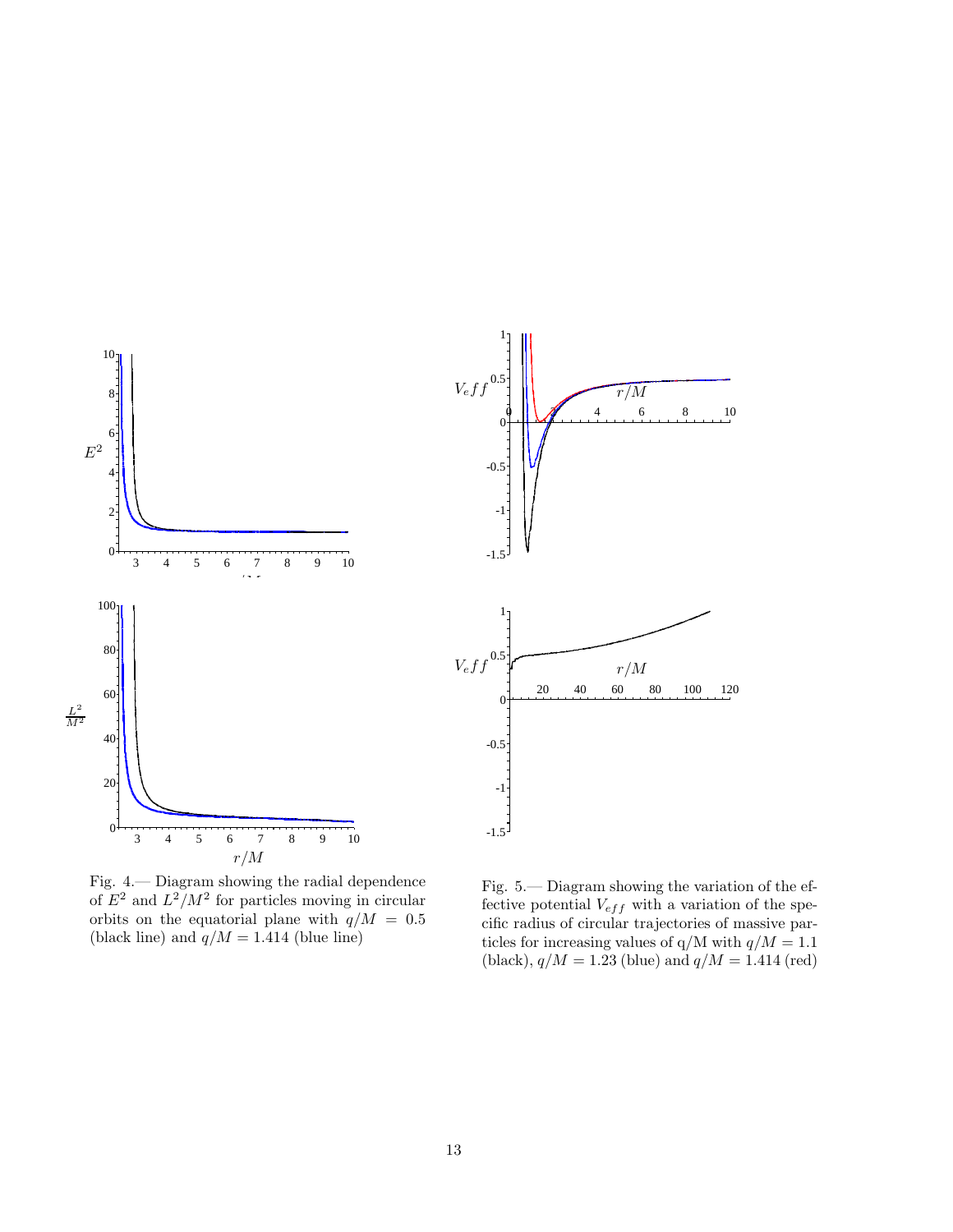

<span id="page-13-0"></span>Fig. 6.— Diagram showing the plot of effective potential  $V_{eff}$  over different range of values of  $r/M$  for sample values of  $\Lambda = -0.05$  (orange),  $\Lambda = 0. -0005$  (black) and  $\Lambda = 0.005$  (green) in the case of circular trajectories of massive particles having  $q/M = 1.1$ 

<span id="page-13-1"></span>Fig. 7.— Variation of the effective potential  $\bar{V}_{eff}$ with the variation of the specific radius of circular trajectories after the transformation from  $\lambda$  to  $L\lambda$ . On the left,  $\Lambda = -0.0005$  with  $q/M = 1$  (blue) and  $q/M = 1.19$  (green). On the right,  $q/M = 1$  with  $\Lambda = -1.0$  (orange) and  $\Lambda = +1.0$  (black)